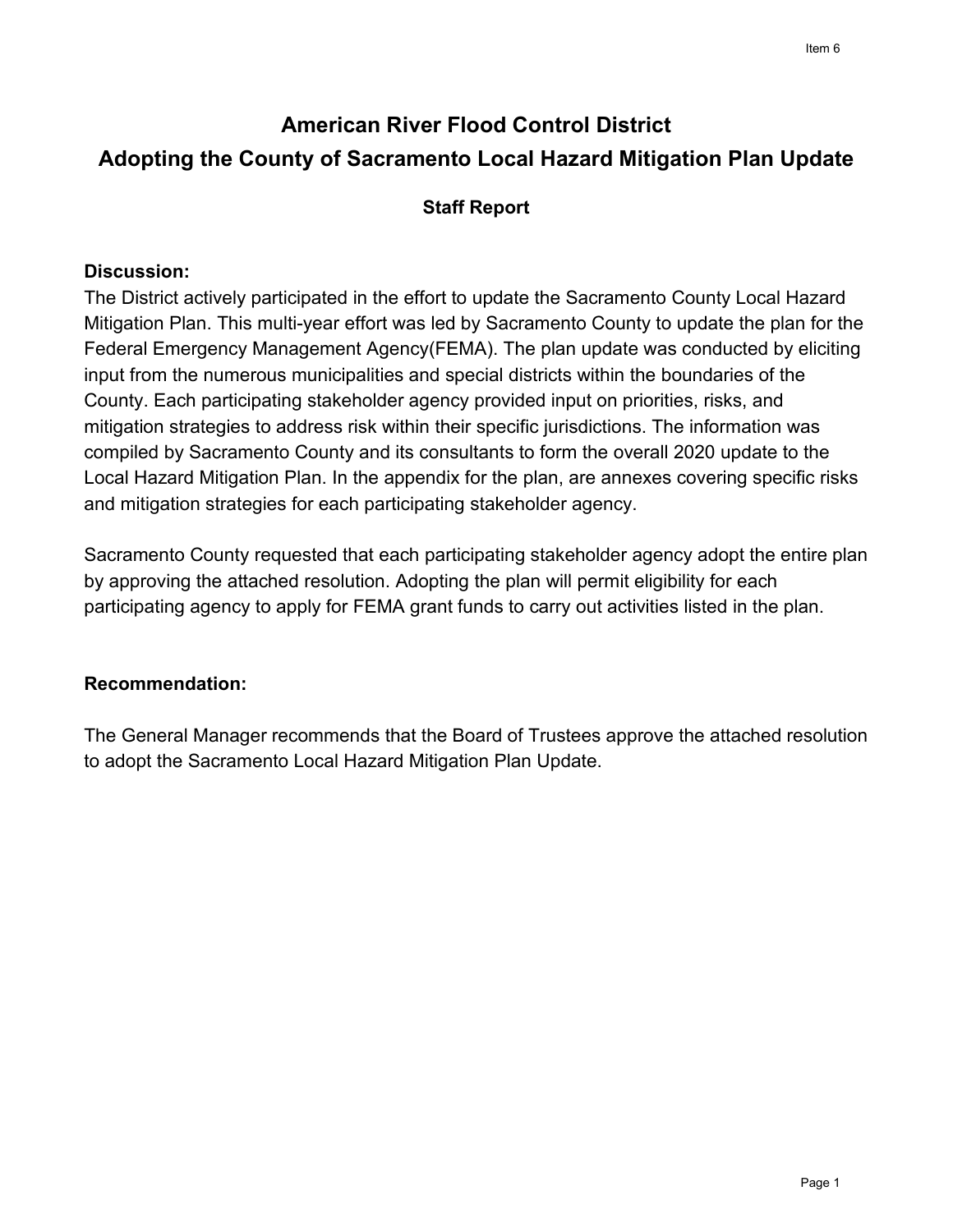#### **AMERICAN RIVER FLOOD CONTROL DISTRICT RESOLUTION NO. 2022-07**

#### **Adopting the Sacramento County Local Hazard Mitigation Plan Update**

**Whereas**, AMERICAN RIVER FLOOD CONTROL DISTRICT recognizes the threat that natural hazards pose to people and property within our community; and

**Whereas**, undertaking hazard mitigation actions will reduce the potential for harm to people and property from future hazard occurrences; and

**Whereas**, the U.S. Congress passed the Disaster Mitigation Act of 2000 ("Disaster Mitigation Act") emphasizing the need for pre-disaster mitigation of potential hazards;

**Whereas**, the Disaster Mitigation Act made available hazard mitigation grants to state and local governments;

**Whereas**, an adopted Local Hazard Mitigation Plan is required as a condition of future funding for mitigation projects under multiple FEMA pre- and post-disaster mitigation grant programs; and

**Whereas**, AMERICAN RIVER FLOOD CONTROL DISTRICT fully participated in the FEMAprescribed mitigation planning process to prepare this local hazard mitigation plan; and

**Whereas**, the California Office of Emergency Services and Federal Emergency Management Agency, Region IX officials have reviewed the Sacramento County Local Hazard Mitigation Plan and approved it contingent upon this official adoption of the participating governing body;

**Whereas**, the AMERICAN RIVER FLOOD CONTROL DISTRICT desires to comply with the requirements of the Disaster Mitigation Act and to augment its emergency planning efforts by formally adopting the Sacramento County Local Hazard Mitigation Plan;

**Whereas**, adoption by the governing body for the AMERICAN RIVER FLOOD CONTROL DISTRICT, demonstrates the jurisdiction's commitment to fulfilling the mitigation goals and objectives outlined in this Local Hazard Mitigation Plan.

**Whereas**, adoption of this legitimizes the plan and authorizes responsible agencies to carry out their responsibilities under the plan.

*NOW THEREFORE BE IT RESOLVED*, that the AMERICAN RIVER FLOOD CONTROL DISTRICT adopts the Sacramento County Local Hazard Mitigation Plan as an official plan; and

**Be it further resolved**, AMERICAN RIVER FLOOD CONTROL DISTRICT will submit this adoption resolution to the California Office of Emergency Services and FEMA Region IX officials to enable the plan's final approval in accordance with the requirements of the Disaster Mitigation Act of 2000.